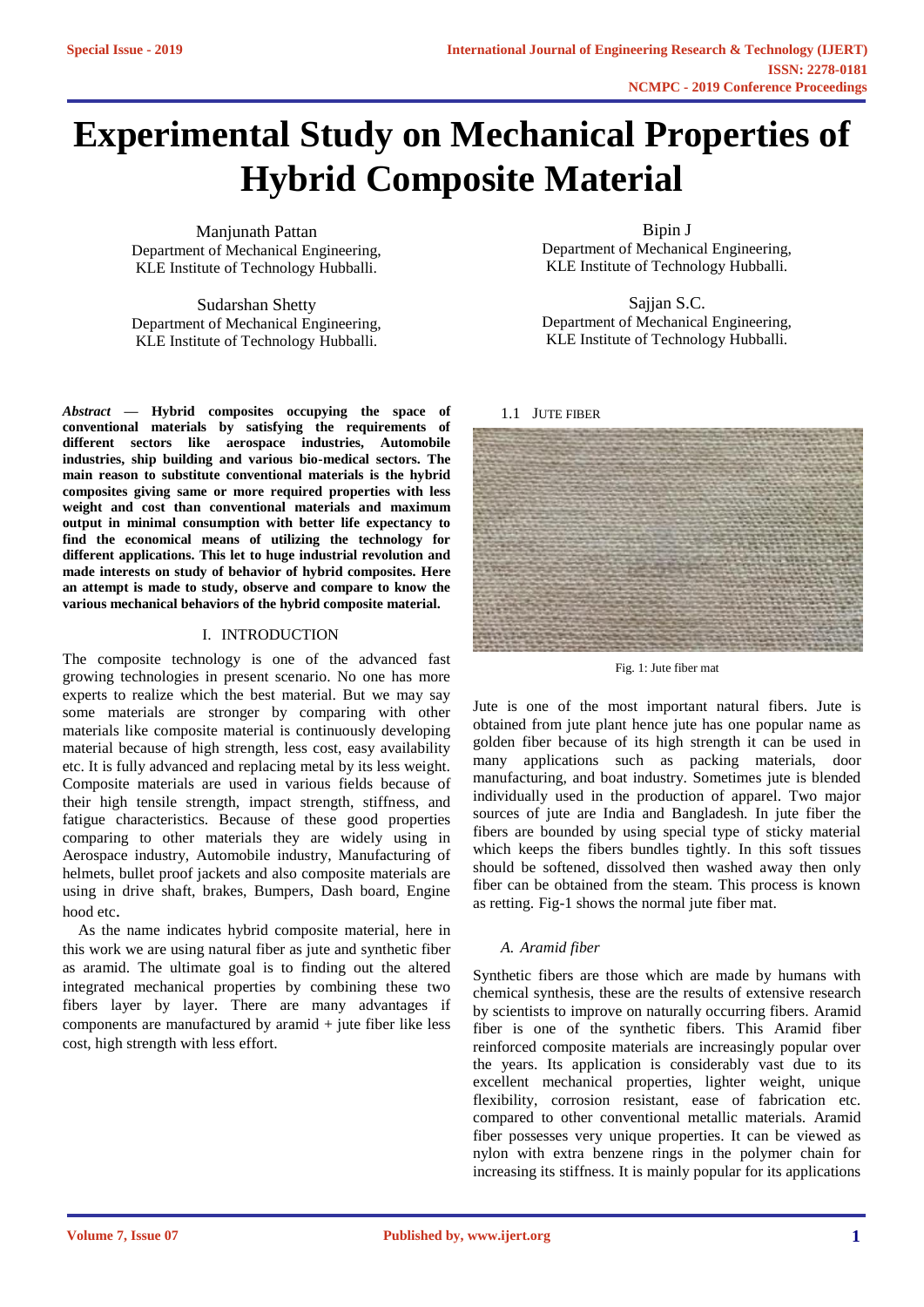in industrial and advanced technologies like ballistic armor, helicopter blades, pneumatic devices, sporting goods etc.



Fig. 2: Aramid fiber mat

Compared to other synthetic fibers, it possesses significantly lower fiber elongation and higher tensile strength and modulus. Fig-2 shows the aramid fiber mat.

# II. LITURATURY SURVAY

- a) "Mechanical Properties of Kevlar/Jute Reinforced Epoxy Composite" September 2016, By N.O.Warbhe, Ramakant shrivastava & P S Adwani. In order to conserve natural resources and economize energy, weight reduction has been the main focus of automobile manufacturers in the present scenario. Weight reduction can be achieved primarily by the introduction of better material, design optimization and better manufacturing processes. The introduction of composite materials made it possible to reduce the weight of component without any reduction on load carrying capacity and stiffness. The composite materials have more elastic strain energy storage capacity and high strength to weight ratio. The composite material offer opportunities for substantial weight saving but not always are cost-effective over their steel counter parts. A composite material is a material in which two or more distinct materials are combined together but remain uniquely identifiable in the mixture. The most common example is, perhaps, fiber-glass, in which glass fibers are mixed with a polymeric resin. If we break the composite, the fibers and resin would be easily distinguished
- b) "Aramid fibers- An overview" September 2001 By M. Jassal & S. Ghosh. Preparation and structure of aramids in general and nomex and Kevlar aramid fibers in particular are discussed, the structure property correlation and the application areas of these fibers are reviewed.
- c) "Experimental investigation on mechanical properties of Kevlar fiber" July -2017 By Fasil Mohi ud-din. The experimental investigation was carried out on various types of fibers to find the use of the fiber in the structural engineering in particular and civil engineering in general. Various testing procedures were adopted to find the effectiveness and

compatibility of fiber in concrete. In this paper the study was conducted about engineering and mechanical properties of Kevlar Fiber and in comparison with other fibers, testing of Kevlar fiber under various conditions and the very systematic comparative study was been carried out on the properties of Kevlar with respect to other fibers. The main objective of the study is to find out the mechanical properties and compatibility of fiber so that it can be used in concrete to enhance its properties and to increase its durability.

- d) "Fabrication and characterization of Kevlar/Jute Reinforced Epoxy" Sep -2017 By Shashidhar patil, Praveen B.A, Dr. U.N.Kempaiah & Dr. Adarsha.H. With a specific end goal to ration common assets and conserve vitality, weight decrease has been the principle center of vehicle producers in the present situation. Weight decrease can be accomplished fundamentally by the presentation of low thickness materials. So the Industry has demonstrated increment enthusiasm for supplanting of steel material with that of composite material. The point of this work was to decide the rigidity, Modulus of versatility, flexural quality, affect quality, weight and cost of Kevlar-Jute composite. Epoxy SE 70 grid was utilized for the composite of Kevlar and Jute. Test tests were readied utilizing pressure shaping. This is an outstanding method to create composite items. Diagnostically, the volume portion and weight division, rigidity, modulus of versatility, weight and cost of composite example was figured. Trial test led on example utilizing Universal Testing Machine (UTM). The outcomes demonstrated that the properties of Kevlar-Jute composites can be extensively enhanced by joining of Kevlar in jute fiber composites upgrading the properties of coming about half breed composites. Stacking arrangement (modifying the position of Kevlar handles) altogether influences the flexural quality. For a similar relative weight division of Kevlar and Jute fiber, layering grouping has little impact on tractable properties. The Kevlar to jute proportion builds the ductile, flexural quality, affect vitality, strain vitality and lessens the heaviness of example. Progressively the Kevlar rate brings down the epoxy rate so the cost is lessened of example.
- e) "Study of Tensile Behavior by Variation of Kevlar to the Jute Fiber Epoxy Hybrid Composites" June – 2017, By Bhanupratap R & H.C Chittappa. Hybrid composites are occupying the place of conventional materials by meeting the requirements of the industries, aerospace, mechanical, space, construction, and biomedical applications. But the desire of achieving the higher modulus to density ratio always remains starved as it requires the maximum output in minimal consumption with better life expectancy to find the economical means of utilizing the technology for different applications. Here an attempt is made to study, observe and compare to know the tensile behavior of the hybrid polymer composite material. From the result, increased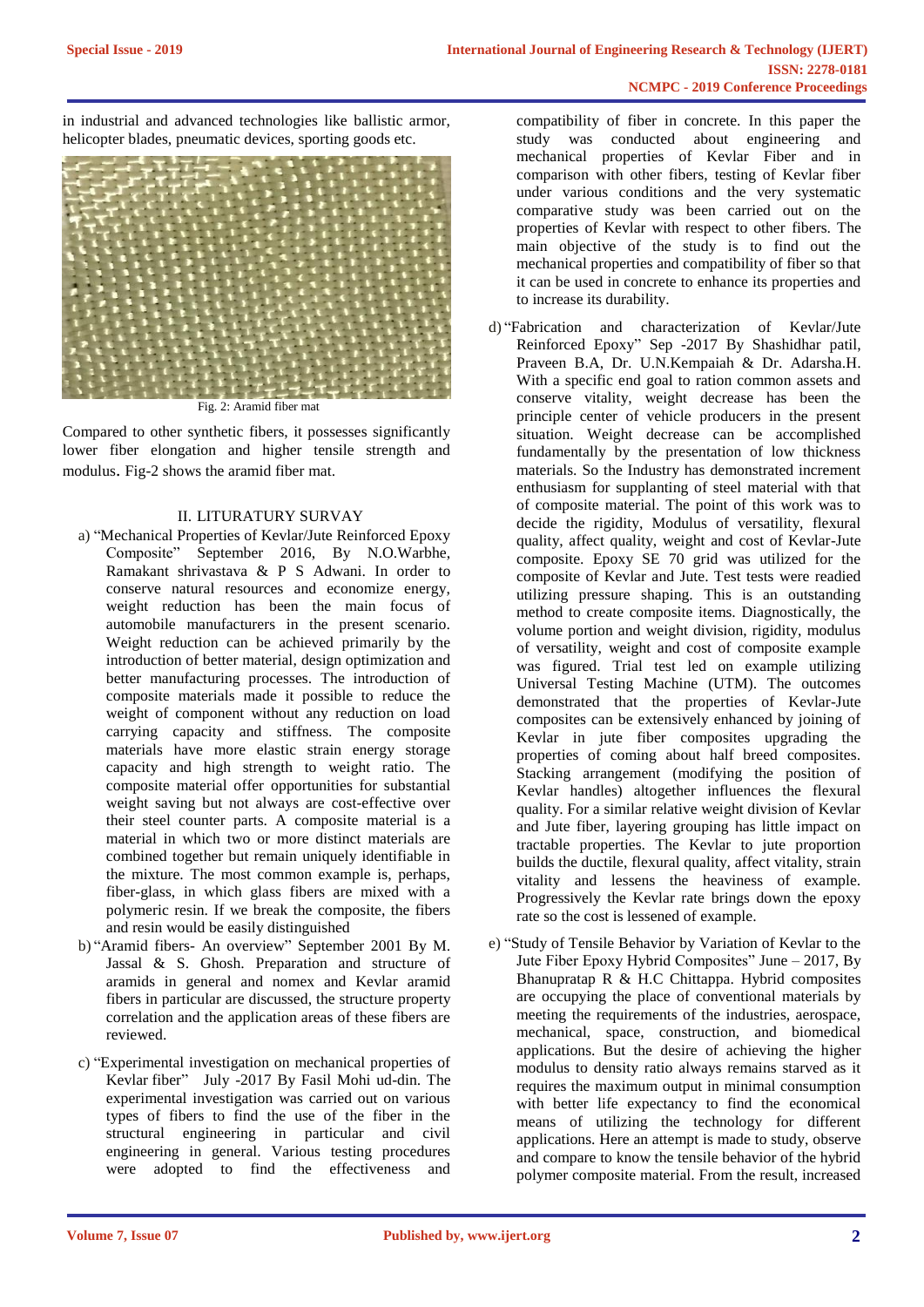layer of Kevlar to the jute fiber shows improvement in the tensile strength and tensile modulus**.**

f) "Effect of Hybridization of Glass/Kevlar Fiber on Mechanical Properties of Bast Reinforced Polymer Composites: A Review" January 25, 2017. By Sandeep Kumar, Lalta Prasad, and Vinay Kumar Patel. Natural fibres are gaining more and more interest as reinforcing materials for polymer composite due to their environmental and economical benefits. Bast fibers is a prominent reinforcement for use in polymeric materials because of its low specific weight and cost, eco-friendly and abundantly available in nature. Several authors manifest the cellulosic fibers based polymeric composites as advantageously used in automobile industries and structural applications, but certain problems have been associated during usage of such fiber such as high water/moisture-uptake and low strength than inorganic fibers. These problems have been reduced to a major extent with enhancements in mechanical properties by the researchers through hybridization of these natural fiber based composites with synthetic fiber (glass/Kevlar). In the present article, we reviewed the effect of hybridization of glass/Kevlar synthetic fibers on mechanical properties of bast fiber (jute, hemp, kenaf, flax) reinforced polymer composites.

# III. OBJECTIVES

The objectives of this project are as follows:

- The primary objective of the present work is to fabricate composite laminates with: Jute fabric + aramid fiber  $+$  Epoxy resin using simple hand layup technique.
- To prepare test specimens for flexural test, tensile test, compression test and impact test from the above fabricated laminates.
- To conduct tensile test, compression test, 3-point flexural tests and impact test.
- To acquire different outcomes for these tests and Displacement at Ultimate Load and to think about the qualities got for these samples.

## IV. METHODOLOGY

A. Preparation of resin

After curing of gel coat the resin mixture is prepared, which consist of resin grade epoxy LY556 and hardener 951. It is mixed in the ratio of 100:15 that is 100gms of resin and hardener of 15gms and stirred it constantly.

B. Preparation of mould

The wooden mould or die is prepared for making the composite slab of size 150×200×6 mm. The mould is tightened by number of nut and bolts at each side as shown in the figure-3



**Fig. 3: Wooden mould**

# C. Fabrication of Composites

The fabrication of composite slabs is carried out by hand layup technique as shown in fig-4. In this method bidirectional jute and aramid fiber are using as reinforcement and epoxy resin is using as matrix material.

Steps in manufacturing of the composite test particles.

- $\triangleright$  In first step surface of the mould should be cleaned once the surface is cleaned we have to apply wax for easily removal of end product.
- $\geq$  Over the gel coat resin has to be applying with the help of brush then required mat is placed over the resin and rolled with the help of roller its helps to removal of air bubbles.
- $\triangleright$  Then again resin applied over the matt with the help of brush then again matt is placed over resin and rolled with the help of roller the same procedure is repeated until to get required thickness.

Once the fabrication of natural and hybrid composite materials are over the specimen is subjected to various mechanical tests. Here natural fiber is combined with aramid fiber test particles are undergo mechanical observations.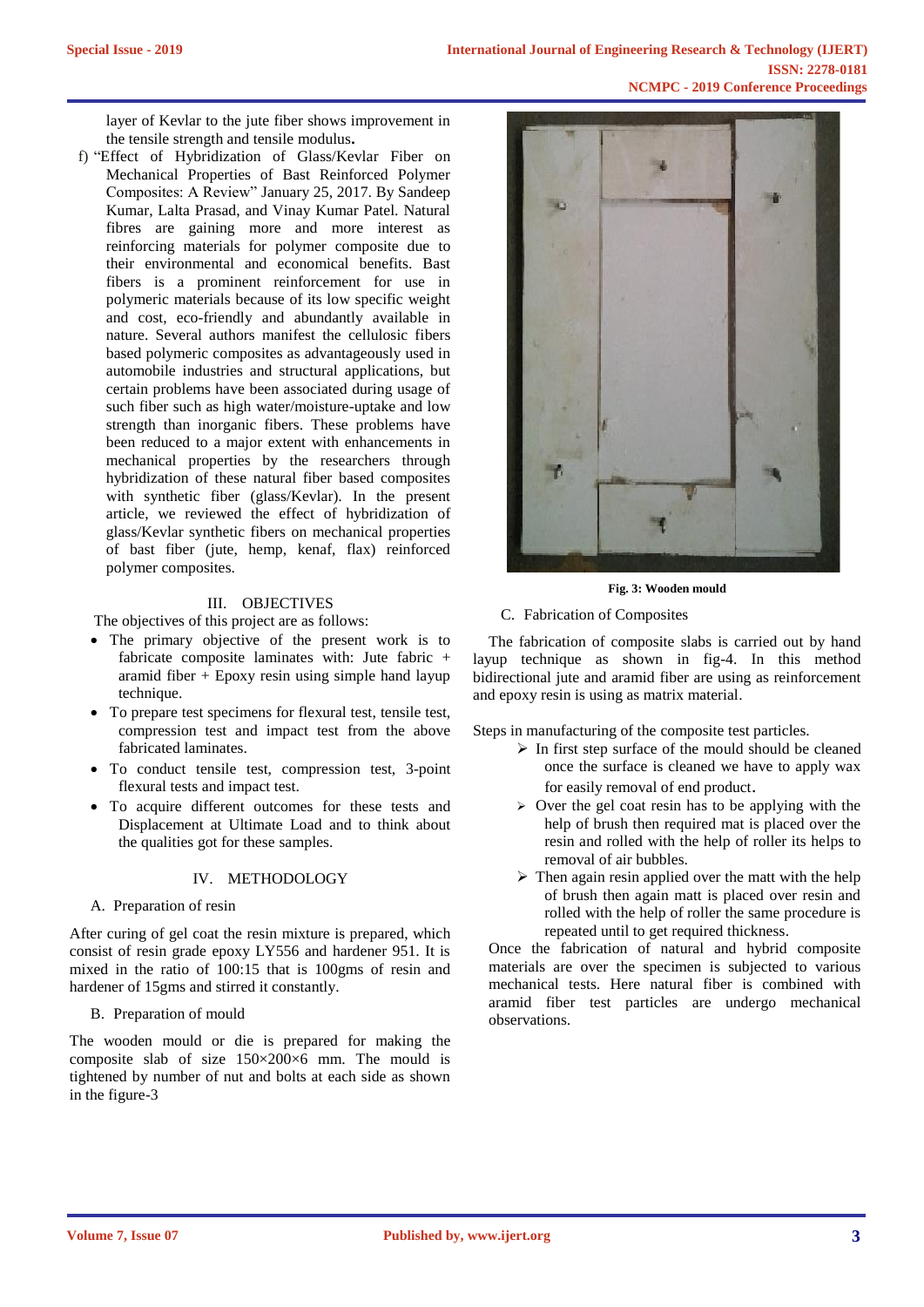

Fig. 4: Hand Layup Method

TABLE 1: Materials Details

| Reinforcing Fiber            | Jute Fiber & Aramid Fiber |
|------------------------------|---------------------------|
| Matrix System                | Epoxy Resin (LY556) and   |
|                              | Hardener 951              |
| <b>Molding Process</b>       | Hand lay-up followed by   |
|                              | Room temperature molding. |
| Reinforcements: matrix ratio | 100:15                    |

# V. RESULT AND DISCUSSION

A. Tensile test **TABLE 2: Tensile Test Results**

|                                                                                 |     |     |     | тарые 4. теняю тем кемиз  |                       |                                        |     |     |                                                            |     |      |  |
|---------------------------------------------------------------------------------|-----|-----|-----|---------------------------|-----------------------|----------------------------------------|-----|-----|------------------------------------------------------------|-----|------|--|
| Material dimension<br>(mm)<br>Initial width $=11.6$<br>Initial thickness $=3.5$ |     |     |     | Peak load<br>(kN)<br>3.36 |                       | Maximum<br>displacement<br>(mm)<br>7.9 |     |     | Ultimate tensile strength<br>(N/mm <sup>2</sup> )<br>82.76 |     |      |  |
|                                                                                 |     |     |     |                           |                       |                                        |     |     |                                                            |     |      |  |
|                                                                                 |     |     |     |                           |                       |                                        |     |     |                                                            |     |      |  |
| 4.0                                                                             |     |     |     |                           |                       |                                        |     |     |                                                            |     |      |  |
| 3.6                                                                             |     |     |     |                           |                       |                                        |     |     |                                                            |     |      |  |
| 3.2                                                                             |     |     |     |                           |                       |                                        |     |     |                                                            |     |      |  |
| 2.8                                                                             |     |     |     |                           |                       |                                        |     |     |                                                            |     |      |  |
| 2,4                                                                             |     |     |     |                           |                       |                                        |     |     |                                                            |     |      |  |
| 2.0                                                                             |     |     |     |                           |                       |                                        |     |     |                                                            |     |      |  |
| Load(kN)<br>1.6                                                                 |     |     |     |                           |                       |                                        |     |     |                                                            |     |      |  |
| 1.2                                                                             |     |     |     |                           |                       |                                        |     |     |                                                            |     |      |  |
| 0.8                                                                             |     |     |     |                           |                       |                                        |     |     |                                                            |     |      |  |
| 0.4                                                                             |     |     |     |                           |                       |                                        |     |     |                                                            |     |      |  |
| 0.0                                                                             | 0.0 | 1.0 | 2.0 | 3.0                       | 4.0                   | 5.0                                    | 6.0 | 7.0 | 8.0                                                        | 9.0 | 10.0 |  |
|                                                                                 |     |     |     |                           | Cross Head Travel(mm) |                                        |     |     |                                                            |     |      |  |





## C. Flexural test



| Material dimension<br>(mm)    | Peak load<br>(KN) | Maximum<br>displacement<br>(mm) | Ultimate tensile<br>strength<br>(N/mm <sup>2</sup> ) |  |
|-------------------------------|-------------------|---------------------------------|------------------------------------------------------|--|
| width $=37$<br>thickness $=4$ | 0.24              | 200                             | 60.81<br>(It has not shown<br>any fracture)          |  |